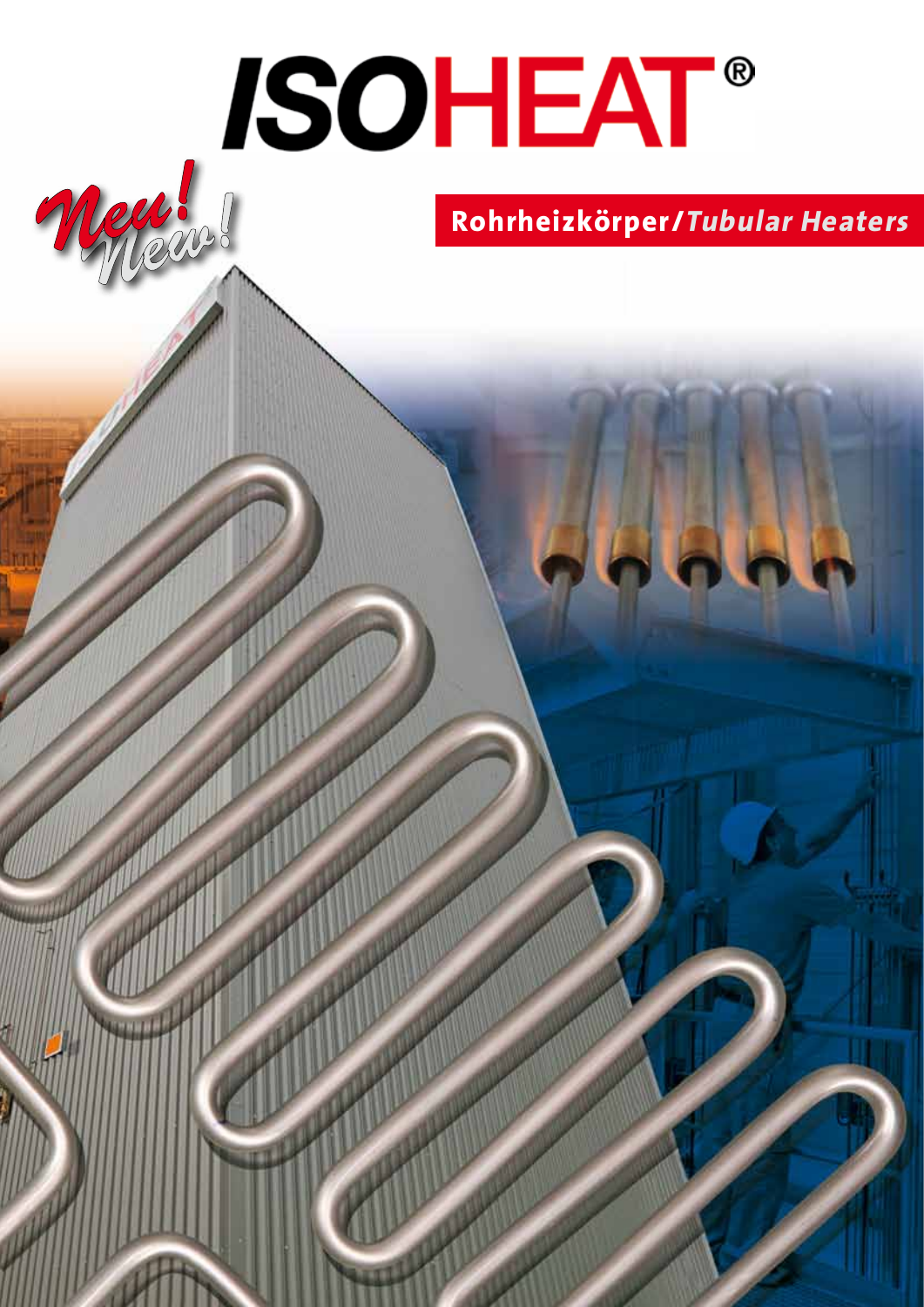## **Wir konzipieren und produzieren jetzt Rohrheizkörper nach Kundenwunsch**

## **ISOHEAT<sup>®</sup>** Der Markenname

ISOHEAT, der Markenname für höchste Qualitätsansprüche in der industriellen Beheizungstechnik, hat ihr Produktprogramm erweitert.

Ab sofort konzipieren und produzieren wir mineralisolierte Rohrheizkörper am Standort Ubstadt-Weiher. Neben den bereits im Markt bekannten und erfolgreich angewendeten Heizsystemen von ISOHEAT (hergestellt aus mineralisolierten Heizleitungen), können nun auch mineralisolierte Rohrheizkörper optional angeboten werden.

Die Rohrheizkörper werden in den Nenndurchmessern 6,5 mm und 8,5 mm bei einer maximalen Rohrlänge von 6500 mm hergestellt.

Wir verwenden die Mantelwerkstoffe: Chrom-Nickelstahl X15 CrNiSi 20 12 W-Nr. 1.4828 ALLOY 825 W-Nr. 2.4858



| Zertifizierung nach |  |
|---------------------|--|
| DIN ISO 9001:2008   |  |

## *We now design and manufacture Tubular Heaters according to customer specification*

## **ISOHEAT**<sup>®</sup> The brand name

*ISOHEAT, the brand name for the highest quality standards in industrial heating technology, has expand its product line.*

*Effective immediately, we are designing and manufacturing mineral-insulated tubular heaters at our location in Ubstadt-Weiher. In addition to the already well-known and successfully employed ISOHEAT heating systems, mineral-insulated tubular heaters can now be offered.*

*The tubular heaters are produced in diameters of 6.5 mm and 8.5 mm with a maximum tube length of 6500 mm.*

*For our sheath material, we use: Chrome-Nickel Steel X15 CrNiSi 20 12 W-Nr. 1.4828 ALLOY 825 W-Nr. 2.4858*



*Certification to DIN ISO 9001:2008*



Schaubild - Aufbau Rohrheizkörper / *Diagramm - Tubular Heater Construction*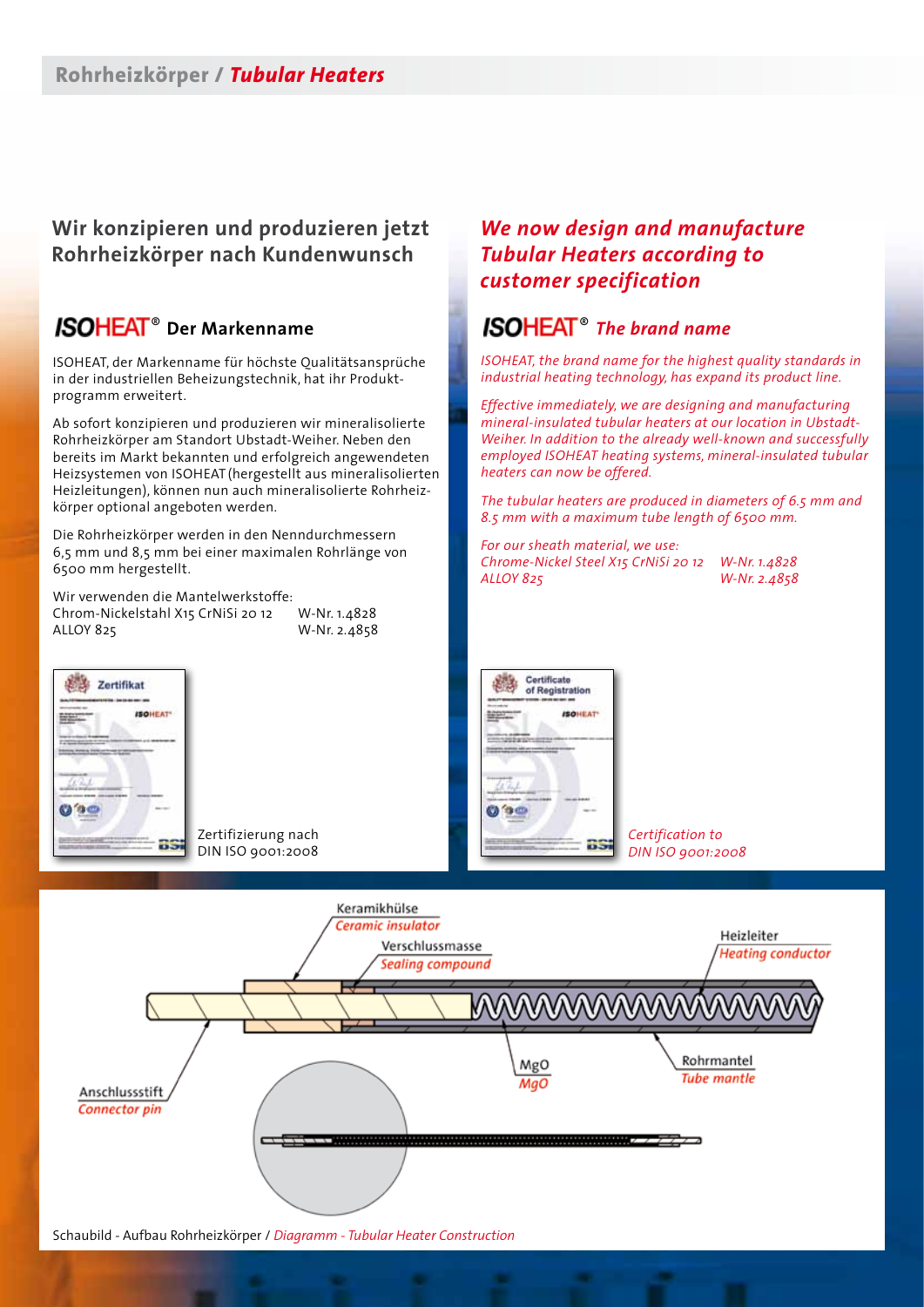

## **ISOHEAT®**

### **Das bieten wir Ihnen:**

- Konzeption und Herstellung
- Hohe Qualität durch präzise Weiterverarbeitung
- Hoher Standard durch unsere Prüfroutinen
- Hohe Flexibilität durch Kapazitätserweiterungen
- Kurze Bearbeitungszeiten
- Kurze Lieferzeiten
- Füllgrößen bis 6 m

## **NEU: Mineralisolierte Rohrheizkörper** *NEW: Mineral-insulated Tubular Heaters*

### *We offer the following:*

- *Design and Production from a single source*
- *High quality through precise processing*
- *Higher standards through our rigorous quality controls*
- *Extreme flexibility through capacity expansion*
- *Short processing times*
- *Short delivery times*
- *Fill sizes up to 6 m*